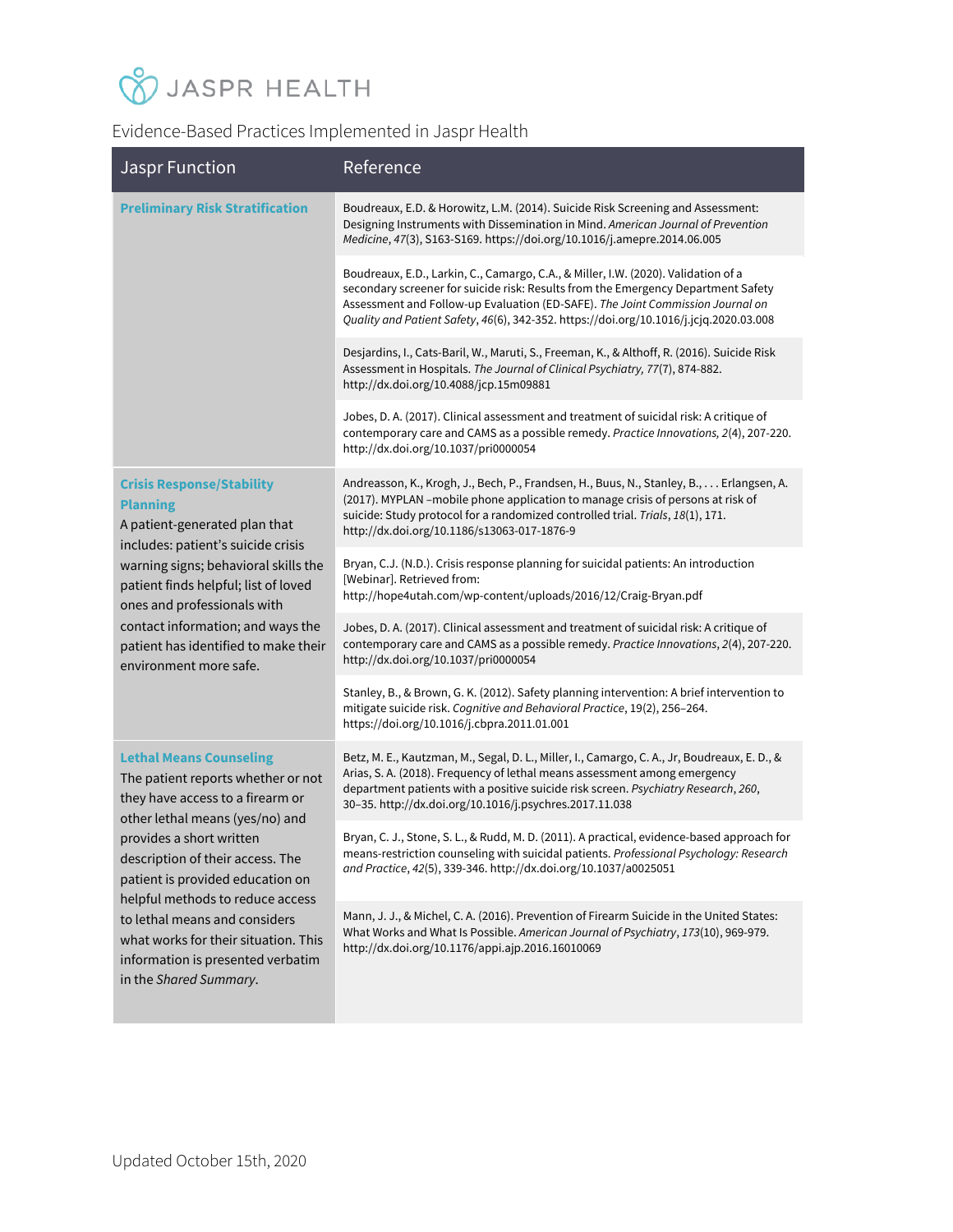## **V** JASPR HEALTH

Behavioral Skills and Research Literature Supporting the Comfort and Skills Activities Implemented in Jaspr

| <b>Jaspr Content</b>                                                                                                                                                          | Reference                                                                                                                                                                                                                                                                                                                                 |
|-------------------------------------------------------------------------------------------------------------------------------------------------------------------------------|-------------------------------------------------------------------------------------------------------------------------------------------------------------------------------------------------------------------------------------------------------------------------------------------------------------------------------------------|
| <b>Overarching Support</b>                                                                                                                                                    | Bush, N. E., Dobscha, S. K., Crumpton, R., Denneson, L. M., Hoffman, J. E., Crain, A., Kinn,<br>J. T. (2014). A virtual hope box smartphone app as an accessory to therapy: Proof-of-concept<br>in a clinical sample of veterans. Suicide and Life-Threatening Behavior, 45(1), 1-9.<br>http://dx.doi.org/10.1111/sltb.12103              |
|                                                                                                                                                                               | Jaroszewksi, A.C., Morris, R.R., Nock, M.K. (2019). Randomized controlled trial of an online<br>machine learning-driven risk assessment and intervention platform for increasing the use of<br>crisis services. Journal of Consulting and Clinical Psychology, 87(4), 370-379.<br>https://doi.org/10.1037/ccp0000389                      |
|                                                                                                                                                                               | Luxton, D.D, June, J.D., & Chalker, S.A. (2015). Mobile Health Technologies for Suicide<br>Prevention: Feature Review and Recommendations for Use in Clinical Care. Current<br>Treatment Options in Psychiatry, 2(4), 349-362. http://dx.doi.org/10.1007/s40501-015-0057-2                                                                |
| <b>Distraction: activities intended to</b><br>take the patient's mind off of the<br>distressing situation in the moment.                                                      | Winter, D., Niedtfeld, I., Schmitt, R., Bohus, M., Schmahl, C., & Herpertz, S. C. (2017). Neural<br>correlates of distraction in borderline personality disorder before and after dialectical<br>behavior therapy. European Archives of Psychiatry and Clinical Neuroscience, 267(1), 51-62.<br>https://doi.org/10.1007/s00406-016-0689-2 |
| Self-Soothing: activities intended<br>to provide the patient with a state of<br>comfort and relaxation by soothing<br>their senses.                                           | Zeifman, R. J., Boritz, T., Barnhart, R., Labrish, C., & McMain, S. F. (2020). The independent<br>roles of mindfulness and distress tolerance in treatment outcomes in dialectical behavior<br>therapy skills training. Personality Disorders: Theory, Research, and Treatment, 11(3),<br>181-190. https://doi.org/10.1037/per0000368     |
| <b>Paced Breathing: diaphragmatic</b><br>breathing activity intended to<br>activate the patient's<br>parasympathetic nervous system<br>resulting in physiological relaxation. | McCaul, K. D., Solomon, S., & Holmes, D. S. (1979). Effects of paced respiration and<br>expectations on physiological and psychological responses to threat. Journal of Personality<br>and Social Psychology, 37(4), 564-571. https://doi.org/10.1037/0022-3514.37.4.564                                                                  |
|                                                                                                                                                                               | Steffen, P. R., Austin, T., DeBarros, A., Brown, T. (2017). The Impact of Resonance Frequency<br>Breathing on Measures of Heart Rate Variability, Blood Pressure, and Mood. Frontiers in<br>Public Health, 5, 222. https://doi.org/10.3389/fpubh.2017.00222.                                                                              |
| <b>Opposite Action: video coaching to</b><br>help the patient change negative<br>emotions they may wish to change.                                                            | Cuijpers, P., van Straten, A., & Warmerdam, L. (2007). Behavioral activation treatments of<br>depression: A meta-analysis. Clinical Psychology Review, 27(3), 318-326.<br>https://doi.org/10.1016/j.cpr.2006.11.001                                                                                                                       |
|                                                                                                                                                                               | Waltz, J.A., Dimeff, L. A., Koerner, K., Linehan, M. M. Taylor, L., & Miller, C. (2009). Feasibility of<br>using video to teach a dialectical behavior therapy skill to clients with borderline personality<br>disorder. Cognitive and Behavioral Practice, 16(2), 214-222.<br>https://doi.org/10.1016/j.cbpra.2008.08.004                |
| Mindfulness: videos describing the<br>core mindfulness skills within DBT<br>to the patient.                                                                                   | Hofmann, S. G. & Gómez, A.F. (2017). Mindfulness-based interventions for anxiety and<br>depression. Psychiatric clinics, 40(4), 739-749. https://doi.org/10.1016/j.psc.2017.08.008                                                                                                                                                        |